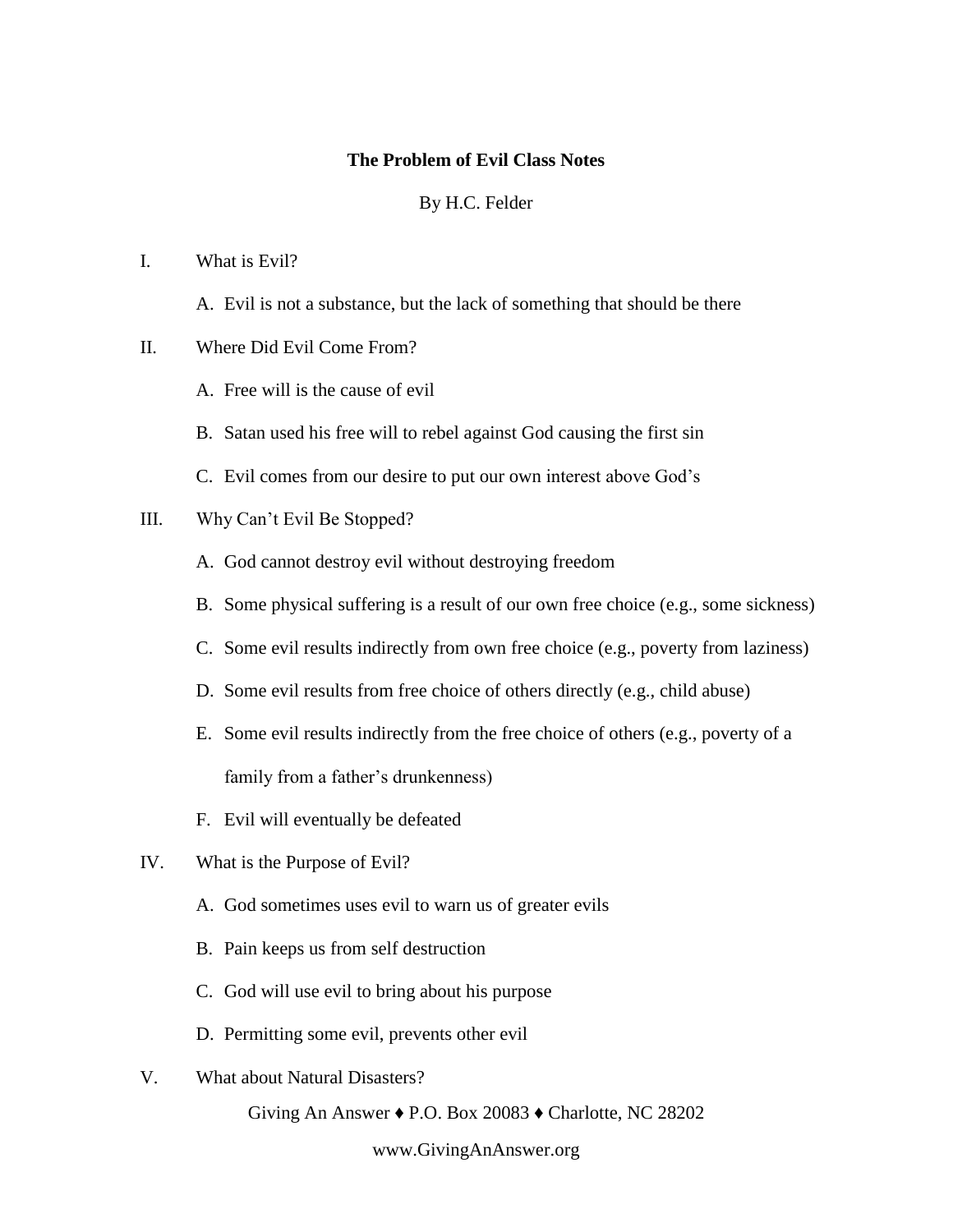- A. When man fell, all of creation fell (Rom. 8;20-21)
- B. Some suffering is caused by people's free choice to live in harm's way
- C. It is not wrong for God to take life since He gave life
- VI. Couldn't God Make a World Without Evil?
	- A. God could have created nothing
		- 1. The things God created were good and it is good to merely exist
	- B. God could have created a world without free creatures
		- 1. A non-moral world is not a good world
	- C. God could have created free creatures that would not sin
		- 1. Not possible
	- D. God could have created creatures that would sin but all would be saved in the end
		- 1. God cannot force anyone to love him. Forced love is rape.
	- E. This is the best way to the best possible world
		- 1. Freedom is preserved in that each person makes his own free choice to determine his destiny
		- 2. Those who choose God will be confirmed in it and sin will cease
		- 3. Those who reject God are in eternal quarantine and cannot upset the perfect world that has come about
- VII. Evil is Evidence for the Existence of God
	- A. God is the moral standard by which we can judge evil
	- B. The Moral Argument Proves the existence of God
		- 1. Every law has a lawgiver
		- 2. There is an absolute Moral law

Giving An Answer ♦ P.O. Box 20083 ♦ Charlotte, NC 28202

www.GivingAnAnswer.org